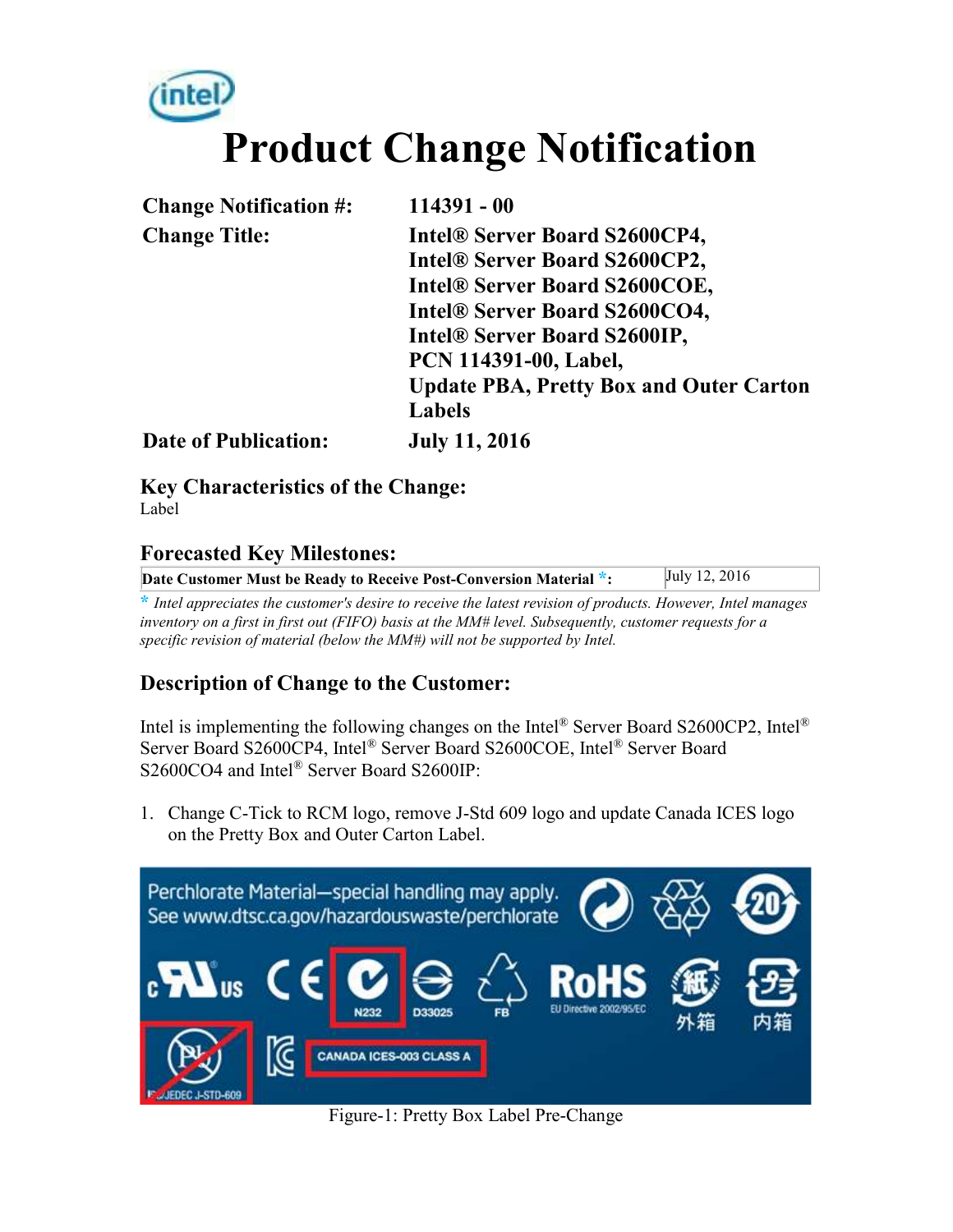

Figure-2: Pretty Box Label Post-Change

2. Change the C-Tick logo to RCM logo on the Printed Board Assembly by using a small label





Figure-3: PBA Label Pre-Change

Figure-4: PBA Label Post-change

#### **Customer Impact of Change and Recommended Action:**

Intel does not expect any impact to customers from these changes, but encourages customers to understand the change and determine the impact on their applications.

#### **Products Affected / Intel Ordering Codes:**

| <b>Product Code</b> | MM#    | Pre Change TA |            |            | Pre Change PBA   Post Change TA   Post Change PBA |
|---------------------|--------|---------------|------------|------------|---------------------------------------------------|
| <b>DBS2600CP2</b>   | 916040 | G41269-506    | G50768-511 | G41269-507 | G50768-512                                        |
| <b>DBS2600CP4</b>   | 916041 | G41273-506    | E99552-511 | G41273-507 | E99552-512                                        |
| SE99552             | 938054 | G48804-506    | F99552-511 | G48804-507 | F99552-512                                        |
| DBS2600COE          | 918728 | G50187-206    | G29920-209 | G50187-207 | G29920-210                                        |
| BBS2600CO4          | 916033 | G50188-207    | G35870-208 | G50188-208 | G35870-209                                        |
| SG20993Z            | 936989 | G89182-351    | G20993-351 | G89182-352 | G20993-352                                        |

#### **PCN Revision History:**

| <b>Date of Revision:</b> | <b>Revision Number:</b> | <b>Reason:</b>           |
|--------------------------|-------------------------|--------------------------|
| July 11, 2016            | 00                      | Originally Published PCN |